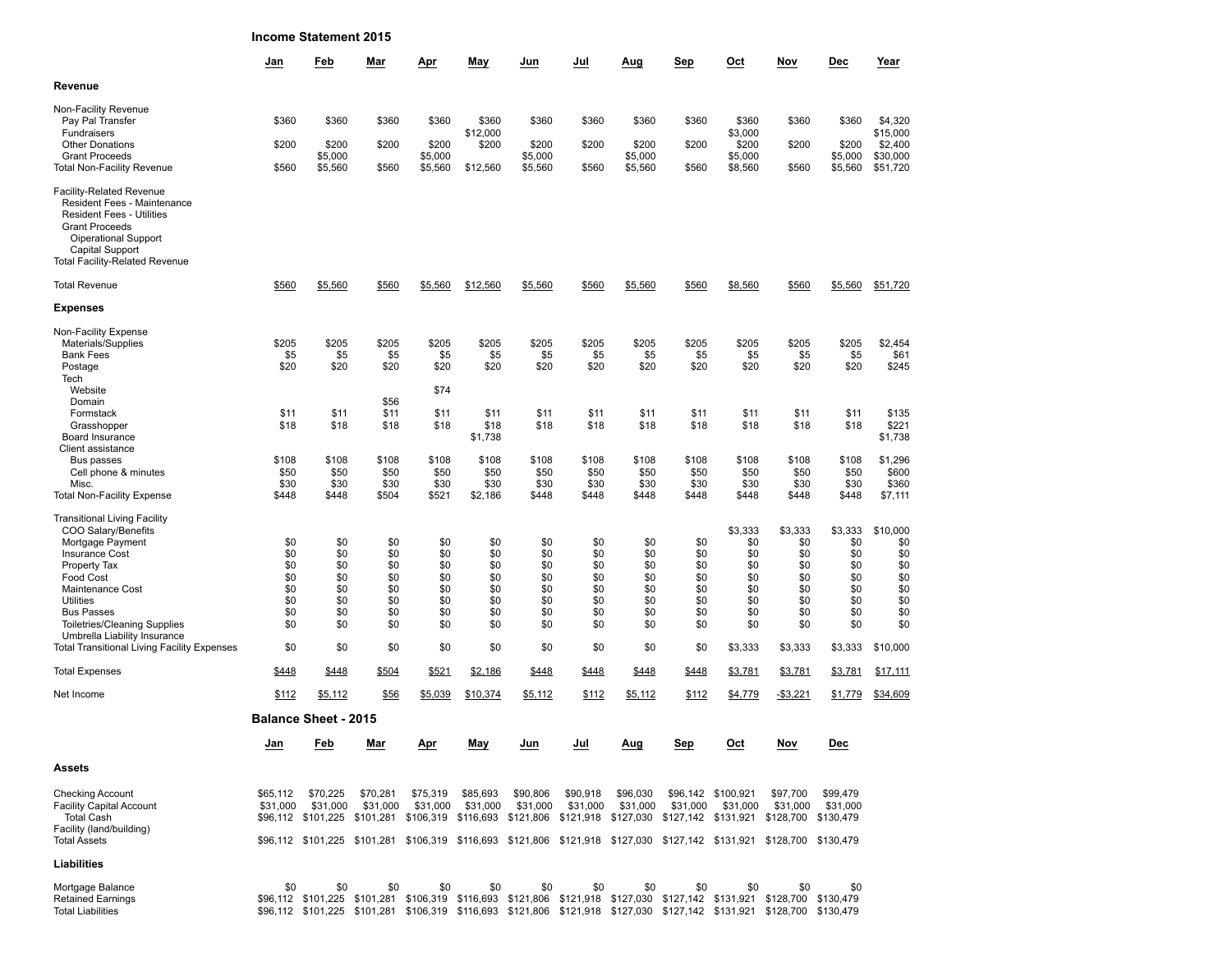|                                                                                   |                        | <b>Income Statement 2016</b> |                                                                                                                         |                        |                        |                        |                                                             |                        |                        |                                         |                 |                                  |                      |
|-----------------------------------------------------------------------------------|------------------------|------------------------------|-------------------------------------------------------------------------------------------------------------------------|------------------------|------------------------|------------------------|-------------------------------------------------------------|------------------------|------------------------|-----------------------------------------|-----------------|----------------------------------|----------------------|
|                                                                                   | Jan                    | Feb                          | Mar                                                                                                                     | Apr                    | May                    | Jun                    | Jul                                                         | Aug                    | Sep                    | Oct                                     | Nov             | Dec                              | Year                 |
| Revenue                                                                           |                        |                              |                                                                                                                         |                        |                        |                        |                                                             |                        |                        |                                         |                 |                                  |                      |
| Non-Facility Revenue<br>Pay Pal Transfer                                          | \$360                  | \$360                        | \$360                                                                                                                   | \$360                  | \$360                  | \$360                  | \$360                                                       | \$360                  | \$360                  | \$360                                   | \$360           | \$360                            | \$4,320              |
| Fundraisers<br><b>Other Donations</b>                                             | \$200                  | \$200                        | \$200                                                                                                                   | \$200                  | \$12,000<br>\$200      | \$200                  | \$200                                                       | \$200                  | \$200                  | \$3,000<br>\$200                        | \$200           | \$200                            | \$15,000<br>\$2,400  |
| <b>Grant Proceeds</b><br><b>Total Non-Facility Revenue</b>                        | \$560                  | \$5,000<br>\$5,560           | \$560                                                                                                                   | \$5,000<br>\$5,560     | \$12,560               | \$5,000<br>\$5,560     | \$560                                                       | \$5,000<br>\$5,560     | \$560                  | \$5,000<br>\$8,560                      | \$560           | \$5,000<br>\$5,560               | \$30,000<br>\$51,720 |
| <b>Facility-Related Revenue</b><br>Resident Fees - Maintenance                    | \$210                  | \$210                        | \$210                                                                                                                   | \$210                  | \$210                  | \$210                  | \$210                                                       | \$210                  | \$210                  | \$210                                   | \$210           | \$210                            | \$2,515              |
| <b>Resident Fees - Utilities</b><br><b>Grant Proceeds</b><br>Oiperational Support | \$524                  | \$524                        | \$524                                                                                                                   | \$524                  | \$524                  | \$524                  | \$524                                                       | \$524                  | \$524                  | \$524                                   | \$524           | \$524                            | \$6,288              |
| Capital Support<br><b>Total Facility-Related Revenue</b>                          | \$734                  | \$734                        | \$734                                                                                                                   | \$734                  | \$734                  | \$734                  | \$734                                                       | \$734                  | \$734                  | \$734                                   | \$734           | \$734                            | \$8,804              |
| <b>Total Revenue</b>                                                              | \$1,294                | \$6,294                      | \$1,294                                                                                                                 | \$6,294                | \$13,294               | \$6,294                | \$1,294                                                     | \$6,294                | \$1,294                | \$9,294                                 | \$1,294         | \$6,294                          | \$60,524             |
| <b>Expenses</b>                                                                   |                        |                              |                                                                                                                         |                        |                        |                        |                                                             |                        |                        |                                         |                 |                                  |                      |
| Non-Facility Expense                                                              |                        |                              |                                                                                                                         |                        |                        |                        |                                                             |                        |                        |                                         |                 |                                  |                      |
| Materials/Supplies<br><b>Bank Fees</b>                                            | \$210<br>\$5           | \$210<br>\$5                 | \$210<br>\$5                                                                                                            | \$210<br>\$5           | \$210<br>\$5           | \$210<br>\$5           | \$210<br>\$5                                                | \$210<br>\$5           | \$210<br>\$5           | \$210<br>\$5                            | \$210<br>\$5    | \$210<br>\$5                     | \$2,515<br>\$63      |
| Postage                                                                           | \$21                   | \$21                         | \$21                                                                                                                    | \$21                   | \$21                   | \$21                   | \$21                                                        | \$21                   | \$21                   | \$21                                    | \$21            | \$21                             | \$252                |
| Tech<br>Website                                                                   |                        |                              |                                                                                                                         |                        |                        |                        |                                                             |                        |                        |                                         |                 |                                  |                      |
| Domain                                                                            |                        |                              | \$58                                                                                                                    |                        |                        |                        |                                                             |                        |                        |                                         |                 |                                  |                      |
| Formstack                                                                         | \$12                   | \$12                         | \$12                                                                                                                    | \$12                   | \$12                   | \$12                   | \$12                                                        | \$12                   | \$12                   | \$12                                    | \$12            | \$12                             | \$138                |
| Grasshopper<br>Board Insurance<br>Client assistance                               | \$19                   | \$19                         | \$19                                                                                                                    | \$19                   | \$19<br>\$1,782        | \$19                   | \$19                                                        | \$19                   | \$19                   | \$19                                    | \$19            | \$19                             | \$226<br>\$1,782     |
| Bus passes                                                                        | \$150                  | \$150                        | \$150                                                                                                                   | \$150                  | \$150                  | \$150                  | \$150                                                       | \$150                  | \$150                  | \$150                                   | \$150           | \$150                            | \$1,800              |
| Cell phone & minutes<br>Misc.                                                     | \$100                  | \$100<br>\$50                | \$100                                                                                                                   | \$100<br>\$50          | \$100                  | \$100<br>\$50          | \$100                                                       | \$100                  | \$100                  | \$100                                   | \$100           | \$100                            | \$1,200<br>\$600     |
| <b>Total Non-Facility Expense</b>                                                 | \$50<br>\$266          | \$266                        | \$50<br>\$324                                                                                                           | \$266                  | \$50<br>\$2,048        | \$266                  | \$50<br>\$266                                               | \$50<br>\$266          | \$50<br>\$266          | \$50<br>\$266                           | \$50<br>\$266   | \$50<br>\$266                    | \$4,976              |
| <b>Transitional Living Facility</b>                                               |                        |                              |                                                                                                                         |                        |                        |                        |                                                             |                        |                        |                                         |                 |                                  |                      |
| COO Salary/Benefits                                                               | \$3,333                | \$3,333                      | \$3,333                                                                                                                 | \$3,333                | \$3,333                | \$3,333                | \$3,333                                                     | \$3,333                | \$3,333                | \$3,417                                 | \$3,417         | \$3,417                          | \$40,250             |
| Mortgage Payment<br><b>Insurance Cost</b>                                         | \$603<br>\$125         | \$603<br>\$125               | \$603<br>\$125                                                                                                          | \$603<br>\$125         | \$603<br>\$125         | \$603<br>\$125         | \$603<br>\$125                                              | \$603<br>\$125         | \$603<br>\$125         | \$603<br>\$125                          | \$603<br>\$125  | \$603<br>\$125                   | \$7,235<br>\$1,500   |
| Property Tax                                                                      | \$175                  | \$175                        | \$175                                                                                                                   | \$175                  | \$175                  | \$175                  | \$175                                                       | \$175                  | \$175                  | \$175                                   | \$175           | \$175                            | \$2,103              |
| <b>Food Cost</b>                                                                  | \$503                  | \$503                        | \$503                                                                                                                   | \$503                  | \$503                  | \$503                  | \$503                                                       | \$503                  | \$503                  | \$503                                   | \$503           | \$503                            | \$6,037              |
| Maintenance Cost                                                                  | \$524                  | \$524                        | \$524                                                                                                                   | \$524                  | \$524                  | \$524                  | \$524                                                       | \$524                  | \$524                  | \$524                                   | \$524           | \$524                            | \$6,288              |
| <b>Utilities</b>                                                                  | \$524                  | \$524                        | \$524                                                                                                                   | \$524                  | \$524                  | \$524                  | \$524                                                       | \$524                  | \$524                  | \$524                                   | \$524           | \$524                            | \$6,288              |
| <b>Bus Passes</b>                                                                 | \$214                  | \$214                        | \$214                                                                                                                   | \$214                  | \$214                  | \$214                  | \$214                                                       | \$214                  | \$214                  | \$214                                   | \$214           | \$214                            | \$2,566              |
| <b>Toiletries/Cleaning Supplies</b><br>Umbrella Liability Insurance               | \$105                  | \$105                        | \$105                                                                                                                   | \$105                  | \$105                  | \$105                  | \$105                                                       | \$105                  | \$105                  | \$105                                   | \$105           | \$105                            | \$1,258              |
| <b>Total Transitional Living Facility Expenses</b>                                | \$6,106                | \$6,106                      | \$6,106                                                                                                                 | \$6,106                | \$6,106                | \$6,106                | \$6,106                                                     | \$6,106                | \$6,106                | \$6,190                                 | \$6,190         | \$6,190                          | \$73,525             |
| <b>Total Expenses</b>                                                             | \$6,372                | \$6,372                      | \$6,430                                                                                                                 | \$6,372                | \$8,154                | \$6,372                | \$6,372                                                     | \$6,372                | \$6,372                | \$6,456                                 | \$6,456         | \$6,456                          | \$78,502             |
| Net Income                                                                        | $-$5,079$              | $-$ \$79                     | $-$5,136$                                                                                                               | $-$79$                 | \$5,139                | $-$ \$79               | $-$5,079$                                                   | $-$ \$79               | $-$5,079$              | \$2,838                                 | $-$5,162$       |                                  | $-$162 - $18,036$    |
|                                                                                   |                        | <b>Balance Sheet - 2016</b>  |                                                                                                                         |                        |                        |                        |                                                             |                        |                        |                                         |                 |                                  |                      |
|                                                                                   | Jan                    | Feb                          | Mar                                                                                                                     | <u>Apr</u>             | May                    | Jun                    | Jul                                                         | Aug                    | Sep                    | Oct                                     | Nov             | Dec                              |                      |
| Assets                                                                            |                        |                              |                                                                                                                         |                        |                        |                        |                                                             |                        |                        |                                         |                 |                                  |                      |
| <b>Checking Account</b><br><b>Facility Capital Account</b>                        | \$94,400<br>\$0        | \$94,322<br>\$0              | \$89,185<br>\$0                                                                                                         | \$89,106<br>\$0        | \$94,246<br>\$0        | \$94,167<br>\$0        | \$89,088<br>\$0                                             | \$89,009<br>\$0        | \$83,930<br>\$0        | \$86,768<br>\$0                         | \$81,606<br>\$0 | \$81,444<br>\$0                  |                      |
| <b>Total Cash</b>                                                                 | \$94,400               | \$94,322                     | \$89,185                                                                                                                | \$89,106               | \$94,246               | \$94,167               | \$89,088                                                    | \$89,009               | \$83,930               | \$86,768                                | \$81,606        | \$81,444                         |                      |
| Facility (land/building)<br><b>Total Assets</b>                                   | \$150,000<br>\$244,400 | \$150,000<br>\$244,322       | \$150,000<br>\$239,185                                                                                                  | \$150,000<br>\$239,106 | \$150,000<br>\$244,246 | \$150,000<br>\$244,167 | \$150,000<br>\$239,088                                      | \$150,000<br>\$239,009 | \$150,000<br>\$233,930 | \$150,000<br>\$236,768                  | \$150,000       | \$150,000<br>\$231,606 \$231,444 |                      |
| Liabilities                                                                       |                        |                              |                                                                                                                         |                        |                        |                        |                                                             |                        |                        |                                         |                 |                                  |                      |
| Mortgage Balance                                                                  | \$118,843              | \$118,686                    | \$118,528                                                                                                               | \$118.370              |                        |                        | \$118,211 \$118,051 \$117,891 \$117,730                     |                        | \$117,568              | \$117,406                               |                 | \$117,244 \$117,080              |                      |
| <b>Retained Earnings</b>                                                          |                        | \$125,557 \$125,636          |                                                                                                                         |                        |                        |                        | \$120,657 \$120,737 \$126,035 \$126,116 \$121,197 \$121,279 |                        |                        | \$116,362 \$119,362 \$114,362 \$114,364 |                 |                                  |                      |
| <b>Total Liabilities</b>                                                          |                        |                              | \$244,400 \$244,322 \$239,185 \$239,106 \$244,246 \$244,167 \$239,088 \$239,009 \$233,930 \$236,768 \$231,606 \$231,444 |                        |                        |                        |                                                             |                        |                        |                                         |                 |                                  |                      |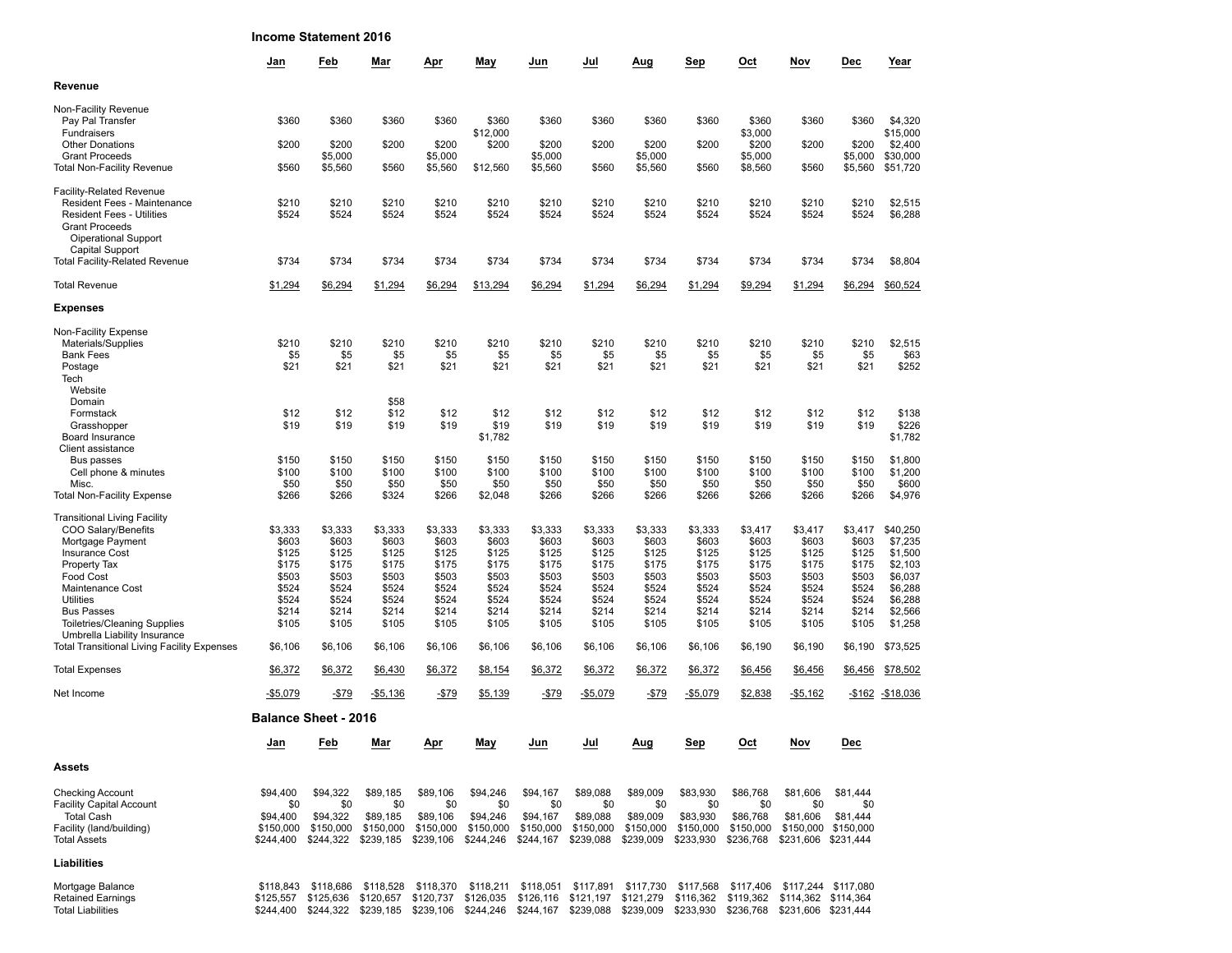**Income Statement 2017**

|                                                                                                                                                                                                                                                                                                                         | Jan                                                                                        | Feb                                                                                                                                | Mar                                                                                        | Apr                                                                                        | May                                                                                        | Jun                                                                                        | Jul                                                                                        | Aug                                                                                        | Sep                                                                                        | Oct                                                                                        | Nov                                                                                        | Dec                                                                                        | Year                                                                                                         |
|-------------------------------------------------------------------------------------------------------------------------------------------------------------------------------------------------------------------------------------------------------------------------------------------------------------------------|--------------------------------------------------------------------------------------------|------------------------------------------------------------------------------------------------------------------------------------|--------------------------------------------------------------------------------------------|--------------------------------------------------------------------------------------------|--------------------------------------------------------------------------------------------|--------------------------------------------------------------------------------------------|--------------------------------------------------------------------------------------------|--------------------------------------------------------------------------------------------|--------------------------------------------------------------------------------------------|--------------------------------------------------------------------------------------------|--------------------------------------------------------------------------------------------|--------------------------------------------------------------------------------------------|--------------------------------------------------------------------------------------------------------------|
| Revenue                                                                                                                                                                                                                                                                                                                 |                                                                                            |                                                                                                                                    |                                                                                            |                                                                                            |                                                                                            |                                                                                            |                                                                                            |                                                                                            |                                                                                            |                                                                                            |                                                                                            |                                                                                            |                                                                                                              |
| Non-Facility Revenue<br>Pay Pal Transfer<br>Fundraisers                                                                                                                                                                                                                                                                 | \$360                                                                                      | \$360                                                                                                                              | \$360                                                                                      | \$360                                                                                      | \$360<br>\$12,000                                                                          | \$360                                                                                      | \$360                                                                                      | \$360                                                                                      | \$360                                                                                      | \$360<br>\$3,000                                                                           | \$360                                                                                      | \$360                                                                                      | \$4,320<br>\$15,000                                                                                          |
| <b>Other Donations</b>                                                                                                                                                                                                                                                                                                  | \$200                                                                                      | \$200                                                                                                                              | \$200                                                                                      | \$200                                                                                      | \$200                                                                                      | \$200                                                                                      | \$200                                                                                      | \$200                                                                                      | \$200                                                                                      | \$200                                                                                      | \$200                                                                                      | \$200                                                                                      | \$2,400                                                                                                      |
| <b>Grant Proceeds</b><br><b>Total Non-Facility Revenue</b>                                                                                                                                                                                                                                                              | \$560                                                                                      | \$5,000<br>\$5,560                                                                                                                 | \$560                                                                                      | \$5,000<br>\$5,560                                                                         | \$12,560                                                                                   | \$5,000<br>\$5,560                                                                         | \$560                                                                                      | \$5,000<br>\$5,560                                                                         | \$560                                                                                      | \$5,000<br>\$8,560                                                                         | \$560                                                                                      | \$5,000<br>\$5,560                                                                         | \$30,000<br>\$51,720                                                                                         |
| <b>Facility-Related Revenue</b><br>Resident Fees - Maintenance<br><b>Resident Fees - Utilities</b><br><b>Grant Proceeds</b><br>Oiperational Support                                                                                                                                                                     | \$270<br>\$630                                                                             | \$270<br>\$630                                                                                                                     | \$270<br>\$630                                                                             | \$270<br>\$630                                                                             | \$270<br>\$630                                                                             | \$270<br>\$630                                                                             | \$270<br>\$630                                                                             | \$270<br>\$630                                                                             | \$270<br>\$630                                                                             | \$270<br>\$630                                                                             | \$270<br>\$630                                                                             | \$270<br>\$630                                                                             | \$3,239<br>\$7,557                                                                                           |
| Capital Support<br><b>Total Facility-Related Revenue</b>                                                                                                                                                                                                                                                                | \$900                                                                                      | \$900                                                                                                                              | \$900                                                                                      | \$900                                                                                      | \$900                                                                                      | \$900                                                                                      | \$900                                                                                      | \$900                                                                                      | \$900                                                                                      | \$900                                                                                      | \$900                                                                                      | \$900                                                                                      | \$10,795                                                                                                     |
| <b>Total Revenue</b>                                                                                                                                                                                                                                                                                                    | \$1,460                                                                                    | \$6,460                                                                                                                            | \$1,460                                                                                    | \$6,460                                                                                    | \$13,460                                                                                   | \$6,460                                                                                    | \$1,460                                                                                    | \$6,460                                                                                    | \$1,460                                                                                    | \$9,460                                                                                    | \$1,460                                                                                    |                                                                                            | \$6,460 \$62,515                                                                                             |
| <b>Expenses</b>                                                                                                                                                                                                                                                                                                         |                                                                                            |                                                                                                                                    |                                                                                            |                                                                                            |                                                                                            |                                                                                            |                                                                                            |                                                                                            |                                                                                            |                                                                                            |                                                                                            |                                                                                            |                                                                                                              |
| Non-Facility Expense<br>Materials/Supplies<br><b>Bank Fees</b><br>Postage<br>Tech                                                                                                                                                                                                                                       | \$216<br>\$5<br>\$22                                                                       | \$216<br>\$5<br>\$22                                                                                                               | \$216<br>\$5<br>\$22                                                                       | \$216<br>\$5<br>\$22                                                                       | \$216<br>\$5<br>\$22                                                                       | \$216<br>\$5<br>\$22                                                                       | \$216<br>\$5<br>\$22                                                                       | \$216<br>\$5<br>\$22                                                                       | \$216<br>\$5<br>\$22                                                                       | \$216<br>\$5<br>\$22                                                                       | \$216<br>\$5<br>\$22                                                                       | \$216<br>\$5<br>\$22                                                                       | \$2,591<br>\$65<br>\$259                                                                                     |
| Website<br>Domain                                                                                                                                                                                                                                                                                                       |                                                                                            |                                                                                                                                    | \$59                                                                                       | \$78                                                                                       |                                                                                            |                                                                                            |                                                                                            |                                                                                            |                                                                                            |                                                                                            |                                                                                            |                                                                                            |                                                                                                              |
| Formstack<br>Grasshopper<br>Board Insurance<br>Client assistance                                                                                                                                                                                                                                                        | \$12<br>\$19                                                                               | \$12<br>\$19                                                                                                                       | \$12<br>\$19                                                                               | \$12<br>\$19                                                                               | \$12<br>\$19<br>\$1,782                                                                    | \$12<br>\$19                                                                               | \$12<br>\$19                                                                               | \$12<br>\$19                                                                               | \$12<br>\$19                                                                               | \$12<br>\$19                                                                               | \$12<br>\$19                                                                               | \$12<br>\$19                                                                               | \$142<br>\$233<br>\$1,782                                                                                    |
| Bus passes<br>Cell phone & minutes<br>Misc.                                                                                                                                                                                                                                                                             | \$150<br>\$100<br>\$50                                                                     | \$150<br>\$100<br>\$50                                                                                                             | \$150<br>\$100<br>\$50                                                                     | \$150<br>\$100<br>\$50                                                                     | \$150<br>\$100<br>\$50                                                                     | \$150<br>\$100<br>\$50                                                                     | \$150<br>\$100<br>\$50                                                                     | \$150<br>\$100<br>\$50                                                                     | \$150<br>\$100<br>\$50                                                                     | \$150<br>\$100<br>\$50                                                                     | \$150<br>\$100<br>\$50                                                                     | \$150<br>\$100<br>\$50                                                                     | \$1,800<br>\$1,200<br>\$600                                                                                  |
| <b>Total Non-Facility Expense</b>                                                                                                                                                                                                                                                                                       | \$274                                                                                      | \$274                                                                                                                              | \$334                                                                                      | \$352                                                                                      | \$2,056                                                                                    | \$274                                                                                      | \$274                                                                                      | \$274                                                                                      | \$274                                                                                      | \$274                                                                                      | \$274                                                                                      | \$274                                                                                      | \$5,072                                                                                                      |
| <b>Transitional Living Facility</b><br>COO Salary/Benefits<br>Mortgage Payment<br>Insurance Cost<br>Property Tax<br>Food Cost<br>Maintenance Cost<br><b>Utilities</b><br><b>Bus Passes</b><br><b>Toiletries/Cleaning Supplies</b><br>Umbrella Liability Insurance<br><b>Total Transitional Living Facility Expenses</b> | \$3,417<br>\$603<br>\$125<br>\$175<br>\$605<br>\$630<br>\$630<br>\$257<br>\$126<br>\$6,567 | \$3,417<br>\$603<br>\$125<br>\$175<br>\$605<br>\$630<br>\$630<br>\$257<br>\$126<br>\$6,567                                         | \$3,417<br>\$603<br>\$125<br>\$175<br>\$605<br>\$630<br>\$630<br>\$257<br>\$126<br>\$6,567 | \$3,417<br>\$603<br>\$125<br>\$175<br>\$605<br>\$630<br>\$630<br>\$257<br>\$126<br>\$6,567 | \$3,417<br>\$603<br>\$125<br>\$175<br>\$605<br>\$630<br>\$630<br>\$257<br>\$126<br>\$6,567 | \$3,417<br>\$603<br>\$125<br>\$175<br>\$605<br>\$630<br>\$630<br>\$257<br>\$126<br>\$6,567 | \$3,417<br>\$603<br>\$125<br>\$175<br>\$605<br>\$630<br>\$630<br>\$257<br>\$126<br>\$6,567 | \$3,417<br>\$603<br>\$125<br>\$175<br>\$605<br>\$630<br>\$630<br>\$257<br>\$126<br>\$6,567 | \$3,417<br>\$603<br>\$125<br>\$175<br>\$605<br>\$630<br>\$630<br>\$257<br>\$126<br>\$6,567 | \$3,519<br>\$603<br>\$125<br>\$175<br>\$605<br>\$630<br>\$630<br>\$257<br>\$126<br>\$6,669 | \$3,519<br>\$603<br>\$125<br>\$175<br>\$605<br>\$630<br>\$630<br>\$257<br>\$126<br>\$6,669 | \$3,519<br>\$603<br>\$125<br>\$175<br>\$605<br>\$630<br>\$630<br>\$257<br>\$126<br>\$6,669 | \$41,308<br>\$7,235<br>\$1,500<br>\$2,103<br>\$7,254<br>\$7,557<br>\$7,557<br>\$3,083<br>\$1,511<br>\$79,108 |
| <b>Total Expenses</b>                                                                                                                                                                                                                                                                                                   | \$6,841                                                                                    | \$6,841                                                                                                                            | \$6,900                                                                                    | \$6,919                                                                                    | \$8,623                                                                                    | \$6,841                                                                                    | \$6,841                                                                                    | \$6,841                                                                                    | \$6,841                                                                                    | \$6,943                                                                                    | \$6,943                                                                                    |                                                                                            | \$6,943 \$84,180                                                                                             |
| Net Income                                                                                                                                                                                                                                                                                                              | -\$5,381                                                                                   | -\$381                                                                                                                             | -\$5,441                                                                                   | $-$459$                                                                                    | \$4,837                                                                                    | $-$381$                                                                                    | $-$5,381$                                                                                  | $-$ \$381                                                                                  | $-$5,381$                                                                                  | \$2,516                                                                                    | $-$5,484$                                                                                  |                                                                                            | -\$484 -\$21,802                                                                                             |
|                                                                                                                                                                                                                                                                                                                         |                                                                                            | <b>Balance Sheet - 2017</b>                                                                                                        |                                                                                            |                                                                                            |                                                                                            |                                                                                            |                                                                                            |                                                                                            |                                                                                            |                                                                                            |                                                                                            |                                                                                            |                                                                                                              |
|                                                                                                                                                                                                                                                                                                                         | <u>Jan</u>                                                                                 | <b>Feb</b>                                                                                                                         | Mar                                                                                        | <u>Apr</u>                                                                                 | <b>May</b>                                                                                 | Jun                                                                                        | Jul                                                                                        | Aug                                                                                        | <b>Sep</b>                                                                                 | Oct                                                                                        | Nov                                                                                        | <b>Dec</b>                                                                                 |                                                                                                              |
| Assets                                                                                                                                                                                                                                                                                                                  |                                                                                            |                                                                                                                                    |                                                                                            |                                                                                            |                                                                                            |                                                                                            |                                                                                            |                                                                                            |                                                                                            |                                                                                            |                                                                                            |                                                                                            |                                                                                                              |
| <b>Checking Account</b><br><b>Facility Capital Account</b><br><b>Total Cash</b><br>Facility (land/building)<br><b>Total Assets</b>                                                                                                                                                                                      | \$76,063<br>\$0<br>\$76,063<br>\$150,000<br>\$226,063                                      | \$75.681<br>\$0<br>\$75,681<br>\$150,000<br>\$225,681                                                                              | \$70,241<br>\$0<br>\$70,241<br>\$150,000<br>\$220,241                                      | \$69,782<br>\$0<br>\$69,782<br>\$150,000<br>\$219,782                                      | \$74,619<br>\$0<br>\$74,619<br>\$150,000<br>\$224,619                                      | \$74,237<br>\$0<br>\$74,237<br>\$150,000<br>\$224,237                                      | \$68,856<br>\$0<br>\$68,856<br>\$150,000<br>\$218,856                                      | \$68,475<br>\$0<br>\$68,475<br>\$150,000                                                   | \$63,093<br>\$0<br>\$63,093<br>\$150,000<br>\$218,475 \$213,093                            | \$65,610<br>\$0<br>\$65,610<br>\$150,000                                                   | \$60,126<br>\$0<br>\$60,126<br>\$150,000<br>\$215,610 \$210,126 \$209,642                  | \$59,642<br>\$0<br>\$59,642<br>\$150,000                                                   |                                                                                                              |
| Liabilities                                                                                                                                                                                                                                                                                                             |                                                                                            |                                                                                                                                    |                                                                                            |                                                                                            |                                                                                            |                                                                                            |                                                                                            |                                                                                            |                                                                                            |                                                                                            |                                                                                            |                                                                                            |                                                                                                              |
| Mortgage Balance                                                                                                                                                                                                                                                                                                        |                                                                                            | \$116,924, \$116,759, \$116,594, \$116,428, \$116,262, \$116,095, \$115,927, \$115,759, \$115,590, \$115,421, \$115,251, \$115,080 |                                                                                            |                                                                                            |                                                                                            |                                                                                            |                                                                                            |                                                                                            |                                                                                            |                                                                                            |                                                                                            |                                                                                            |                                                                                                              |

Mortgage Balance \$116,924 \$116,759 \$116,594 \$116,428 \$116,262 \$116,095 \$115,927 \$115,759 \$115,590 \$115,421 \$115,251 \$115,080<br>Retained Earnings \$109,139 \$108,922 \$103,647 \$103,353 \$108,357 \$108,142 \$102